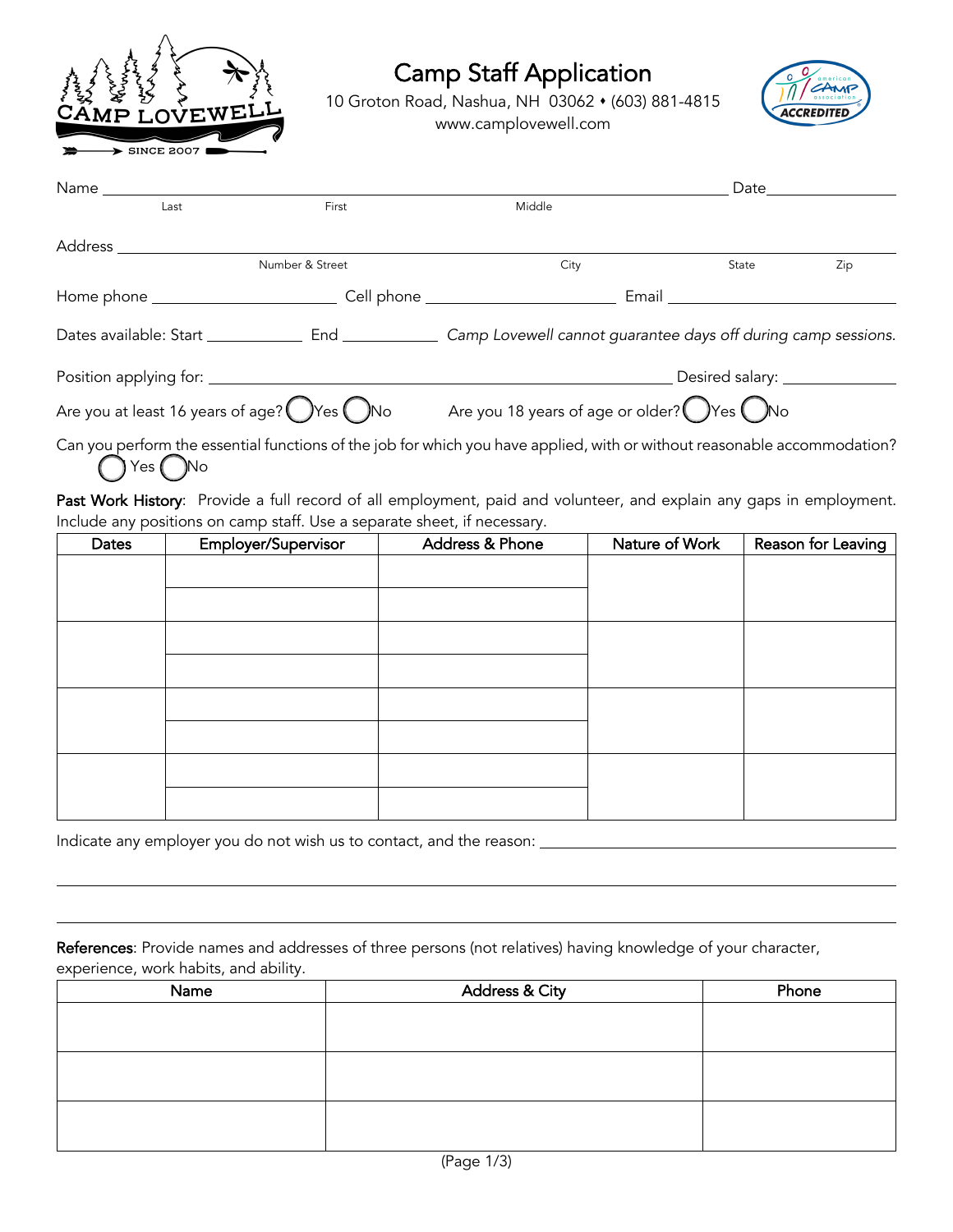## Camp Experience

| the contract of the contract of the con-<br>Dates | Camp & Director | Location | Camper or Staff? |
|---------------------------------------------------|-----------------|----------|------------------|
|                                                   |                 |          |                  |
|                                                   |                 |          |                  |
|                                                   |                 |          |                  |
|                                                   |                 |          |                  |
|                                                   |                 |          |                  |
|                                                   |                 |          |                  |
|                                                   |                 |          |                  |
|                                                   |                 |          |                  |
|                                                   |                 |          |                  |
|                                                   |                 |          |                  |
|                                                   |                 |          |                  |

## Education (High school and higher)

| Years | School | <b>Major Subjects</b> | <b>Degree Granted</b> |
|-------|--------|-----------------------|-----------------------|
|       |        |                       |                       |
|       |        |                       |                       |
|       |        |                       |                       |
|       |        |                       |                       |
|       |        |                       |                       |
|       |        |                       |                       |

Write a brief biographical sketch, including specialized training in camping, and experience or training in other fields which might have a bearing on the position(s) for which you are applying. Attach a separate sheet if necessary.

What contribution do you think you can make at camp?

What contributions do you think a well-run camp can make to children?